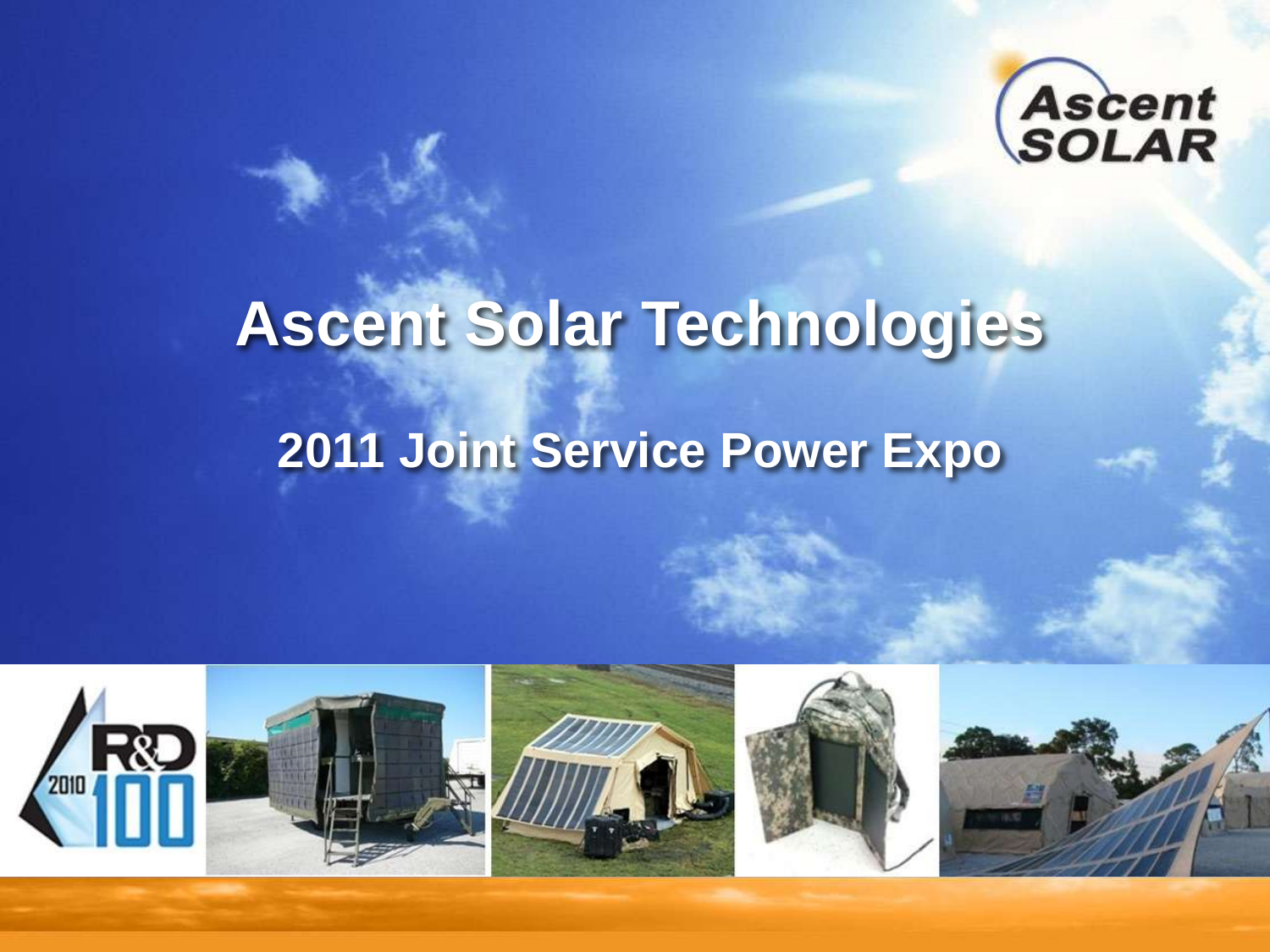# **Company Snapshot**



*R&D Magazine Selected Ascent as one of the 100 Most Innovative Technologies in 2010* 

 **Founded: 2005 (technology development started at ITN Energy Systems in early 1990's) IPO: July 2006 ►** Headquarters: Thornton, CO **Manufacturing: Colorado Technology: Thin-Film CIGS (flexible, plastic substrate) Manufacturing Process: Roll-to-roll manufacturing, monolithic integration, intelligent process control Status: Commercially producing modules End Markets: Defense, Consumer, Transportation, Aerial, Off-Grid and BIPV/BAPV** 



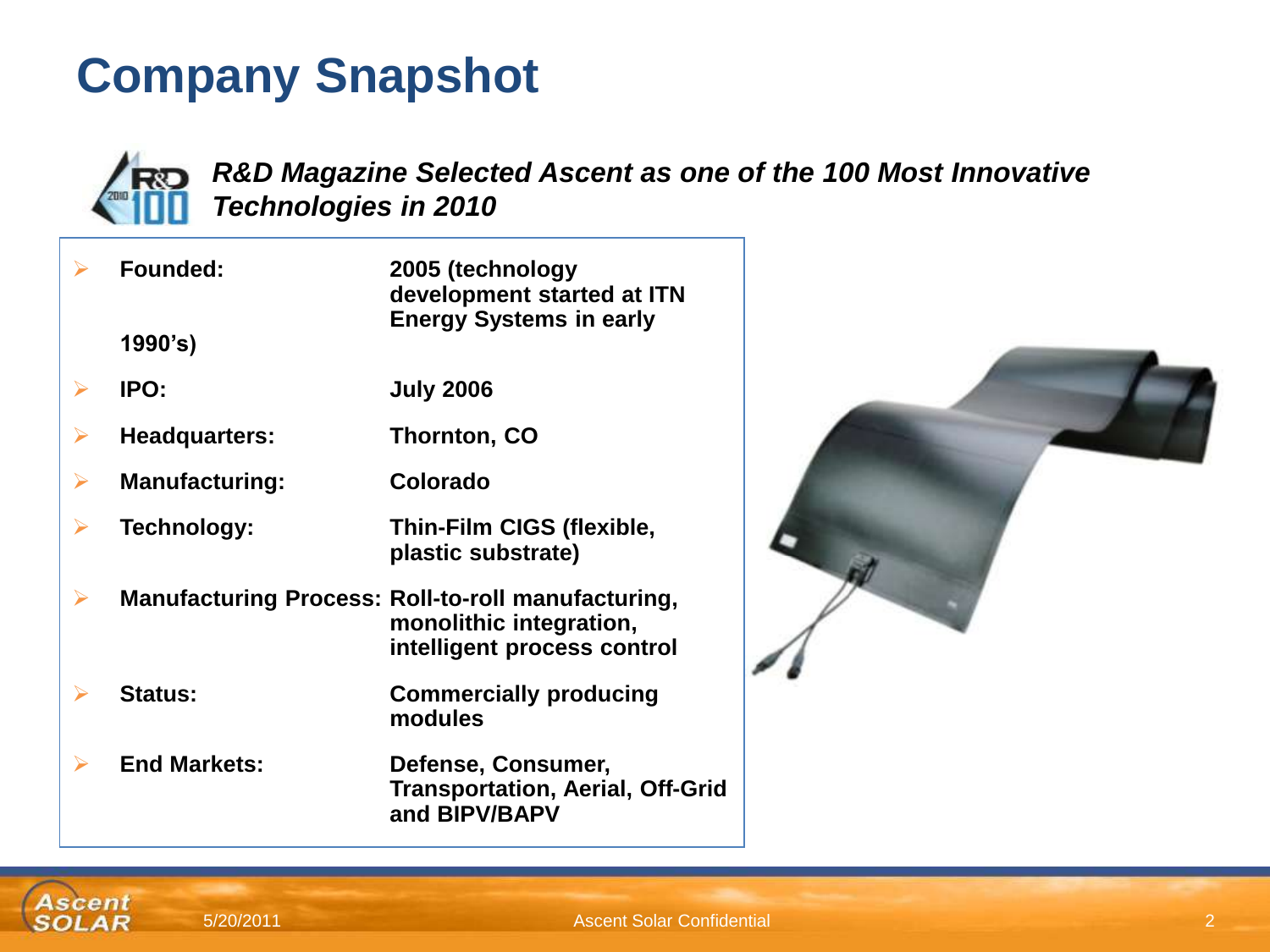### **Defense: Cost of Fuel**

### **Solar has the potential to become a significant source of fuel savings**

#### **Battlefield Fuel Consumption**

Generators are the Army's single largest user of fuel on the battlefield during wartime.\*



*"Towards Developing Fully Burdened Costs"* - Headquarters USMC Edward Blankenship, PA&E Randal Cole, Ph.D., CNA

Up to \$1-billion in annual savings assuming average cost \$50-gal



#### **Fully Burdened Cost Of Fuel**

**The Fully Burdened Cost of Fuel is defined as the cost of the fuel itself plus the apportioned cost of all of the fuel delivery logistics and related force protection required for delivery**

#### **Cost to Deliver Fuel to Forward Bases**

| <b>Convoy with Security</b>     | $$9.20 - $11.81/gal$  |
|---------------------------------|-----------------------|
| <b>Convoy with Air Security</b> | $$15.63 - $18.59/gal$ |
| <b>Air Drop</b>                 | \$28.94 - \$30.78/gal |
| <b>Air Drop with Security</b>   | Up to \$400/gal       |

#### **Fuel Savings from Solar**

**Total Number of Gallons Consumed = 357-M DoD reports that 5% solar adoption could save 17.8-M gallons of fuel**



5/20/2011 Ascent Solar Confidential 3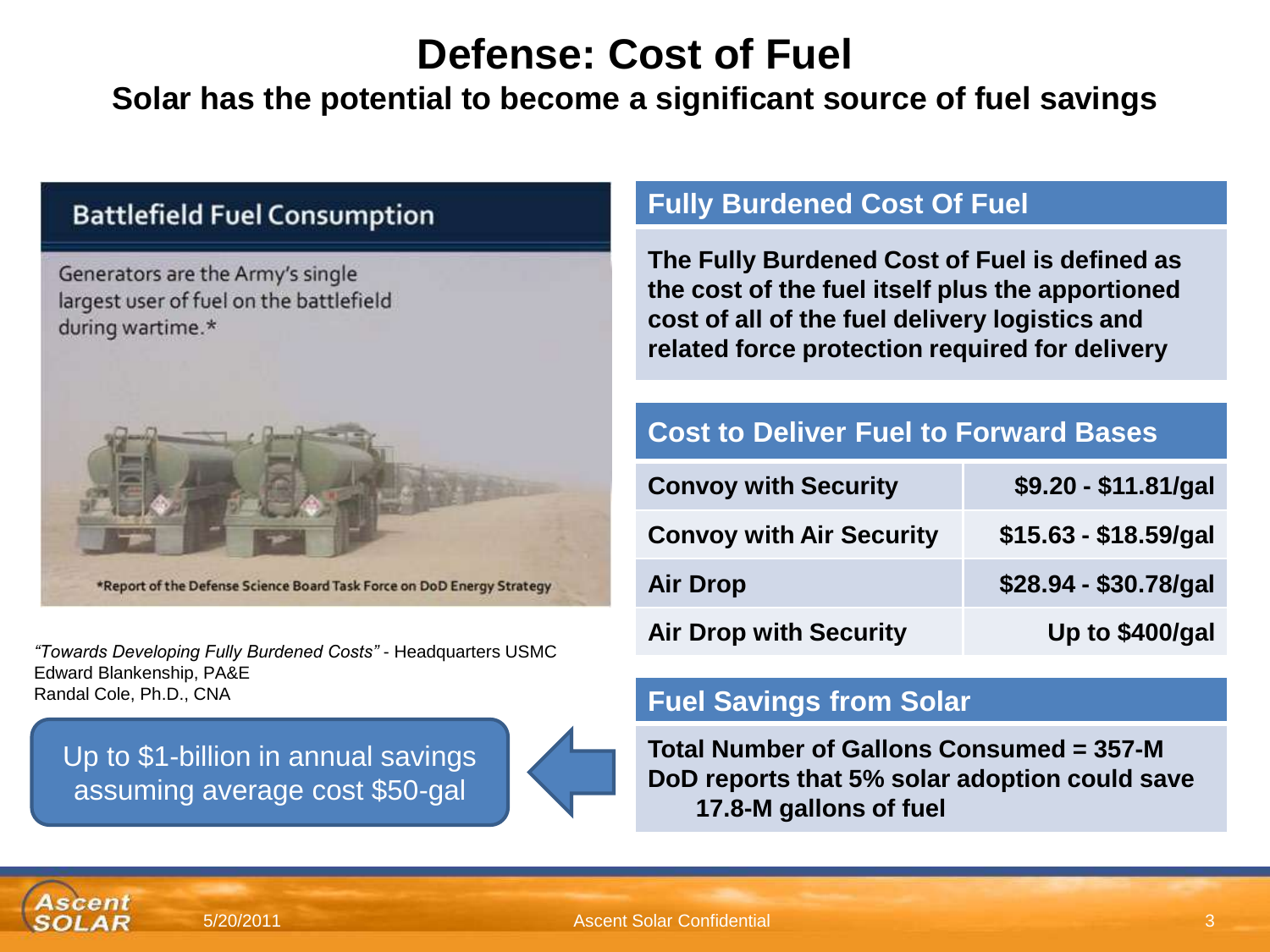# **The Current Problem**

- We're spending \$12B per year in fuel for cbt sys\*
- FOB "X" in Afghanistan
	- 53 wired generators
	- $-$  Less than 20% efficient
	- $-$  Total cap. 10 MB
	- Peak demand 2MB
	- 4900 gal for generators / day
	- $-$ \$10/gal (burdened)
	- $-$ \$49,000 for generator fuel / day
	- $-$  \$1.5M/mo; \$18M / year



Deloitte, Energy Security America's Best Defense, Study 2009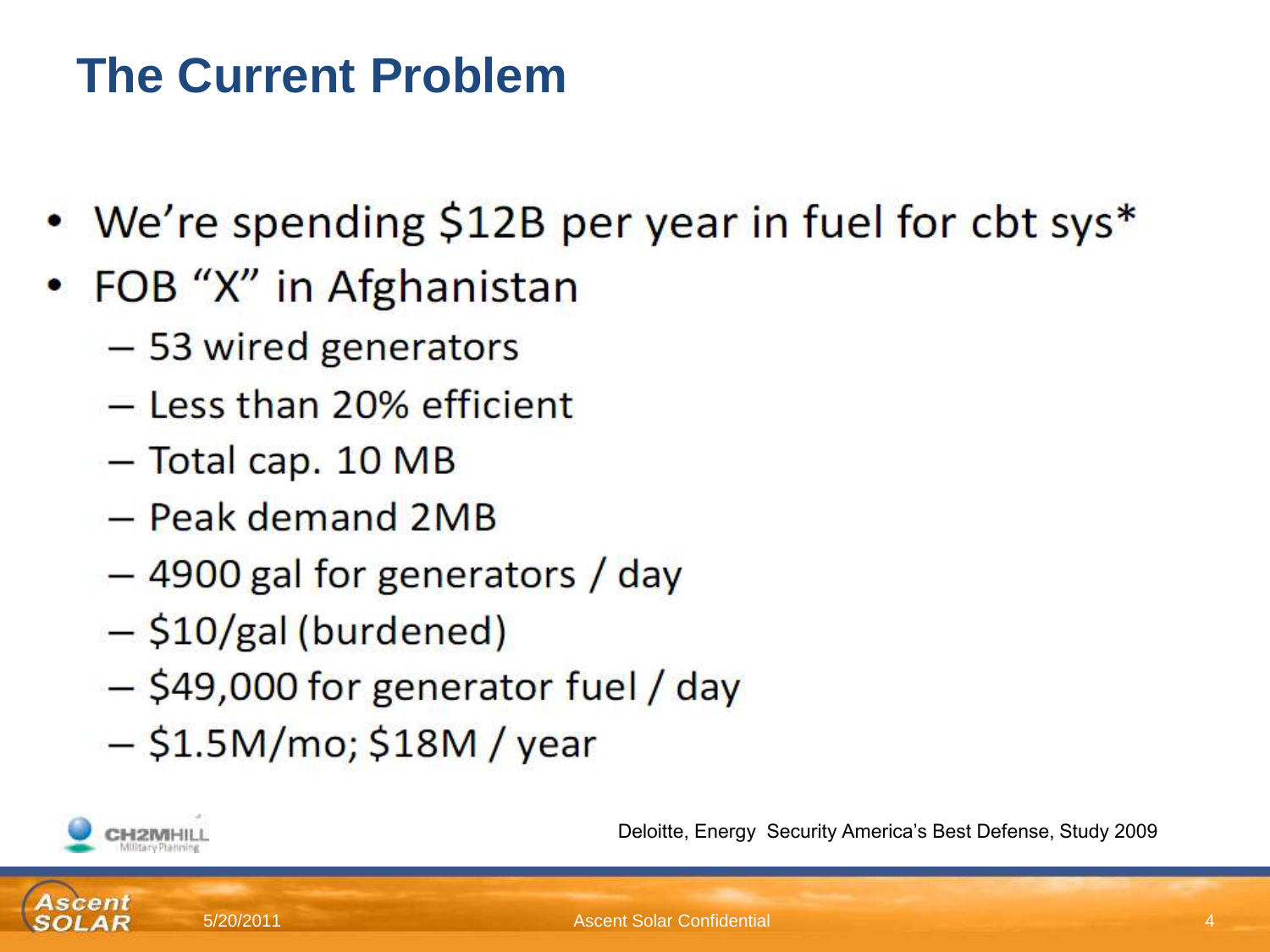# **Value Proposition Defense Applications**

- $\triangleright$  Scalable power generation to meet any need
	- 5 watts to 15+ kilowatts
- $\triangleright$  Light weight enables portable solutions
- $\triangleright$  Excellent power density
- $\triangleright$  Voltages match battery ecosystem
- $\triangleright$  Ruggedized for defense applications







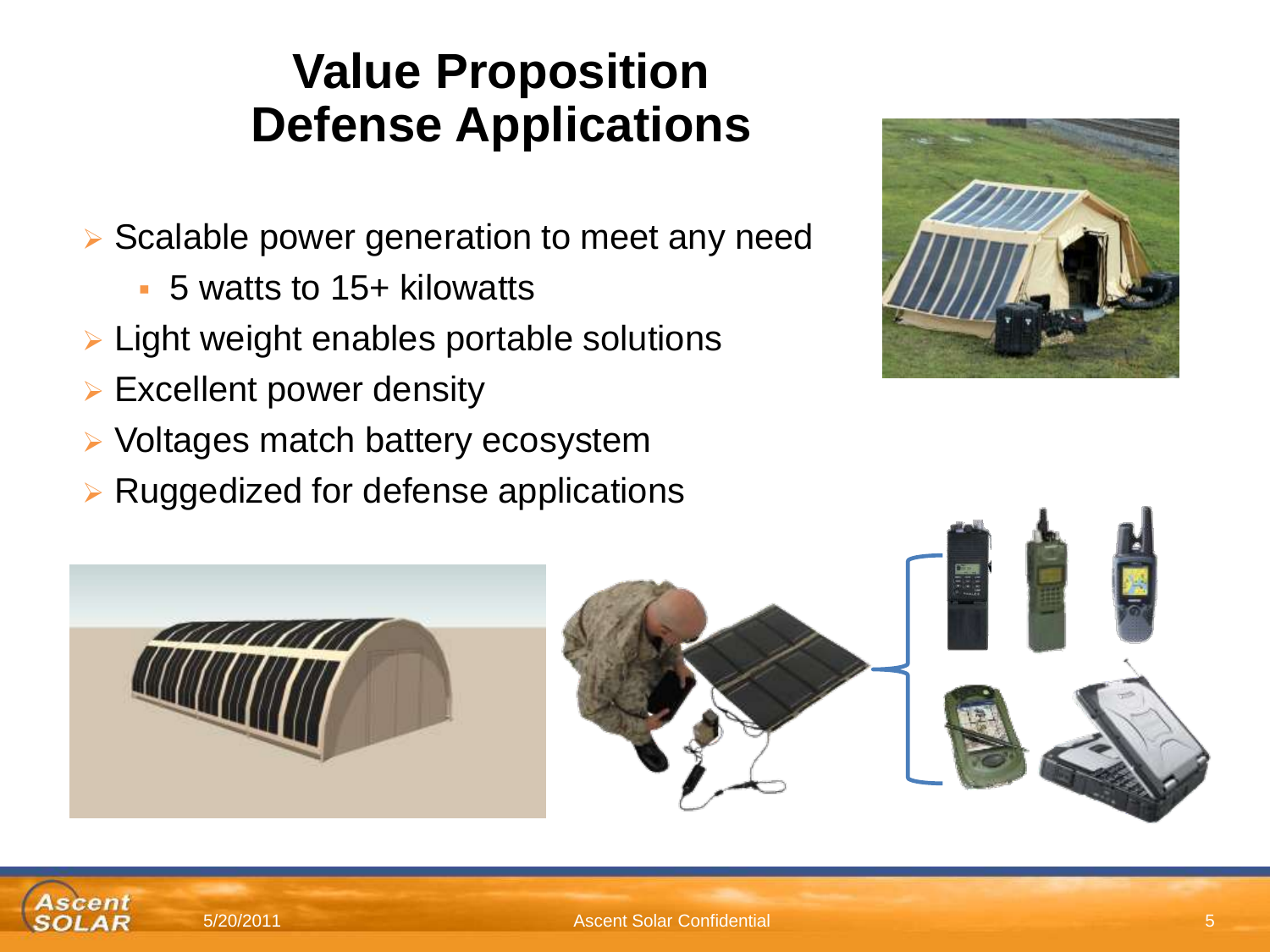# **Ascent Solar Certification** *MIL-STD-810G*

- $\checkmark$  Sand
- **Dust**
- $\checkmark$  High Temp storage
- $\times$  Low Temp storage
- $\checkmark$  Immersion
- Loose Cargo Vibration
- Thermal Shock
- $\checkmark$  Altitude
- $\checkmark$  Transit Drop
- Rain

Ascent **SOLAR** 

Salt-Fog



Rain



#### Vibration



**ATAS** Bangiji)<br>Tičrkički **SKILLECTH** Tuat Rapisk, 912/-0235<br>Parchése Bole Nuorder, 2014/02/15/12<br>Relacio Delo: 20 February 2013 Princeton Par **Parteinant**hy NIART Sow Technologies, Inc. NTS (Sisterial Technical System) 12:903 N. Team Rhad Ashare Today (Row)<br>1150 Pres: 27 Show)<br>Technol A2 Miller Originian, Estevado Militar **Test Recommence / Photocopes** sail Altri Artes **ARLIENS Arter** National Technical Systems Arabins Olvision performed Low Temperature Sterage Teorporature Storage, Altitude, Inneversion, Thermal Shock, Salt For, Rivin, Transit Drop, Looke, Tompenkure Storage, High Temperature Storage. Altitude, Immersion, Thermat Shock, Sait Pres. Rain, Tharact Drop, Loose Cargo Vitruiton, Blowing Dust, and Blowing Sand testing was performed Technologies, Inc. defined MIL-RTD-8100 and MIL-RTD-81SE, as directed in Assett Solar

The attemed resort this been reviewed and approved by the undersigned; representing the 289" Arizons Texting Distribution

|                    | 72250 |
|--------------------|-------|
|                    |       |
| ۲<br><b>STARTS</b> |       |



Sand Transit drop

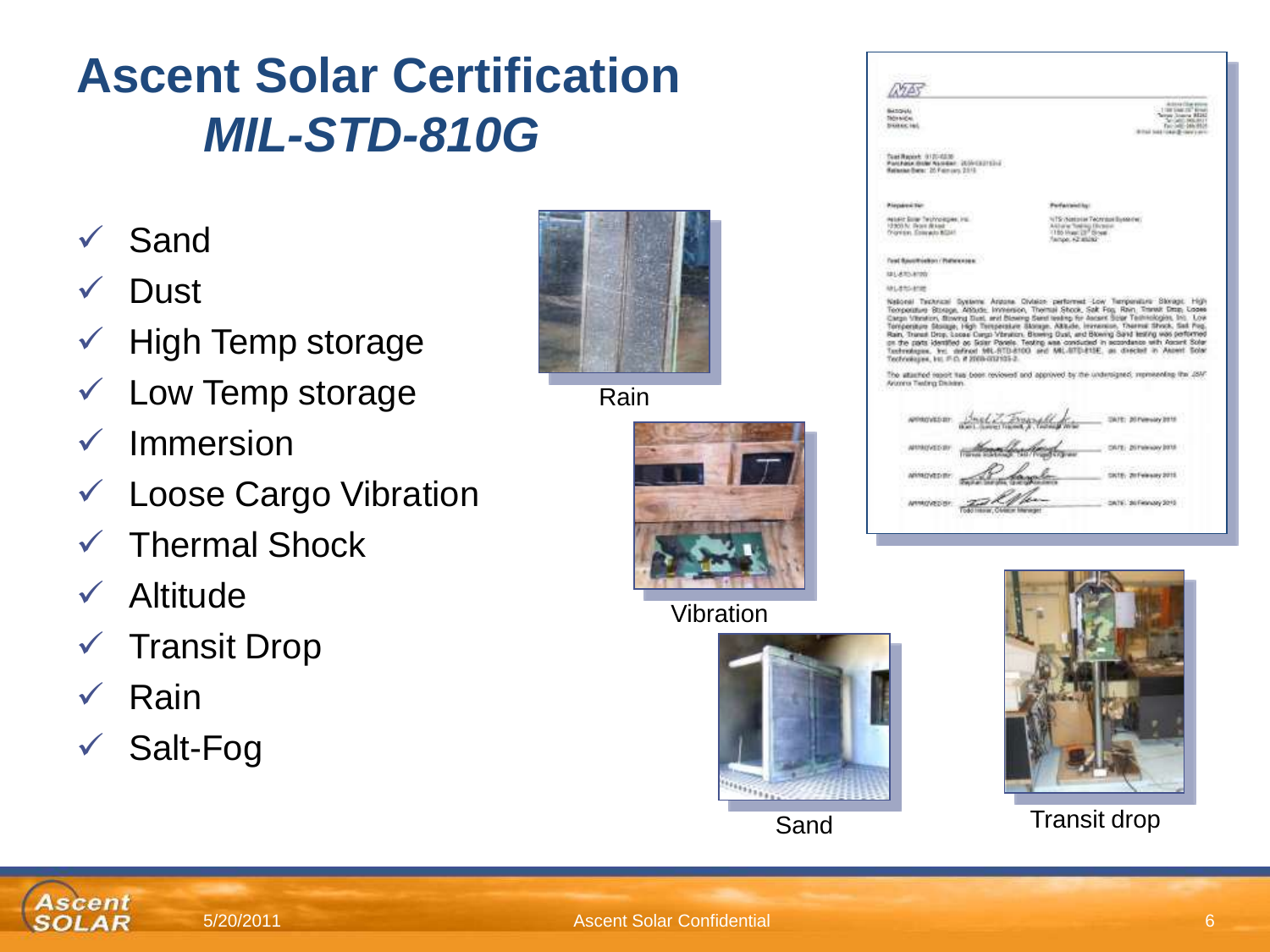### **Where Ascent Plays**



### Applications

Ascent<br>SOLAR

5/20/2011 Ascent Solar Confidential 7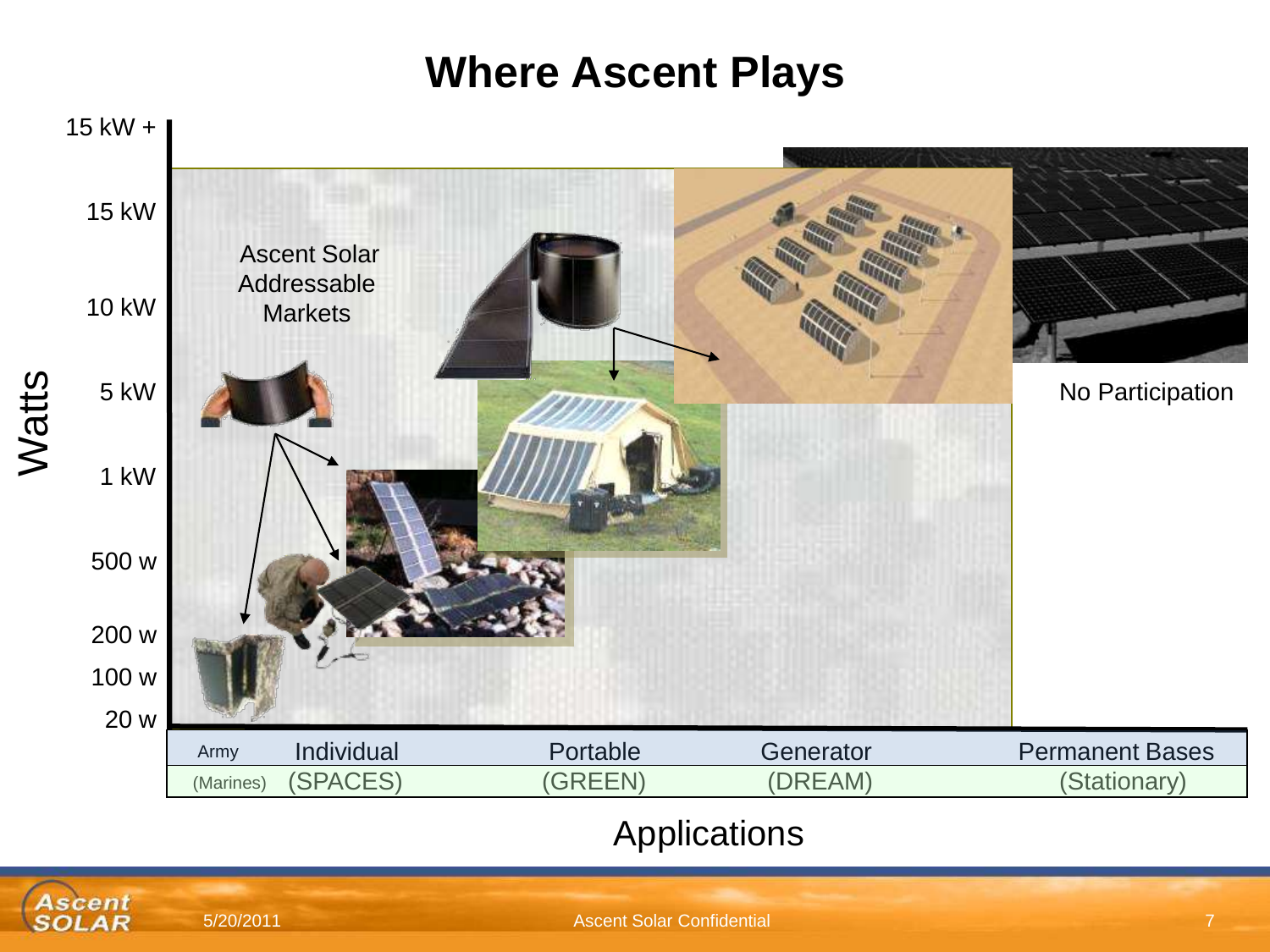### **Current Defense Projects**



Ascent Fabric laminated modules for large scalable system integration

#### **Status:**

#### **Energy Technologies**

- Ascent selected for two existing projects
- Received Air Force Research Lab order
	- Currently under AFRL Retest

#### **2 nd Customer Scalable Tent Fly**

- Product design completed and under evaluation
- Scalable Tent Fly for large power generation of 1Kw to 15Kw+



scent SOLAR

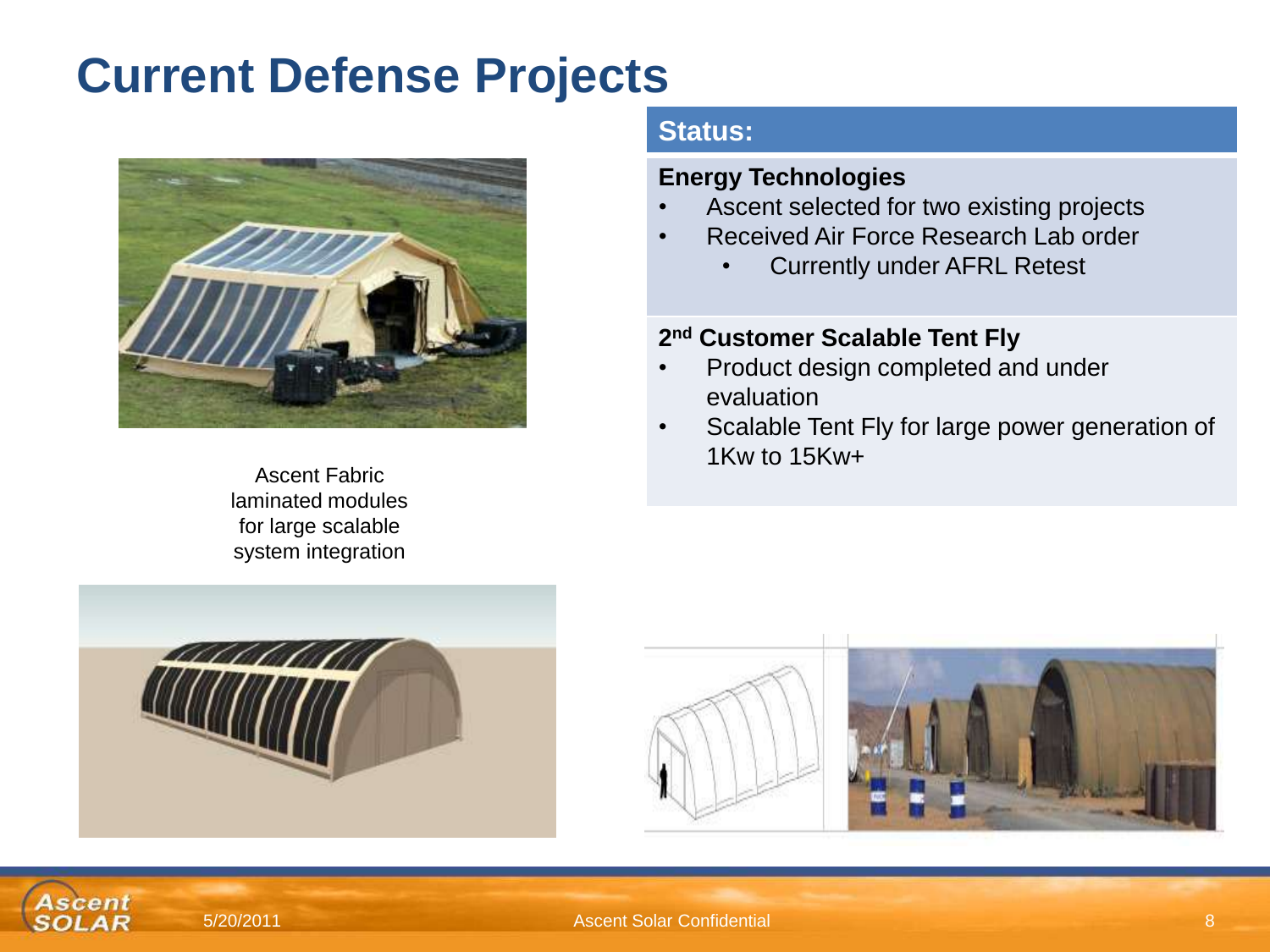## **Personnel Power**

Ascent Products Integrated into Samsonite Business Carrying Case USA, February 2011



Ascent Solar USB compact high power mobile charging solution

sceni



#### **Personnel Power**

- Foldable and deployable power solution
- Power ranges from 5 to 120 watts

#### **Samsonite**

• Joint product development since 2010

#### **Integrators**

Ascent technology being considered for complete replacement of a-Si across ecosystem

#### **Distributors**

• Specialized in portable power systems for Defense and Recreational use



#### 5/20/2011 Ascent Solar Confidential 9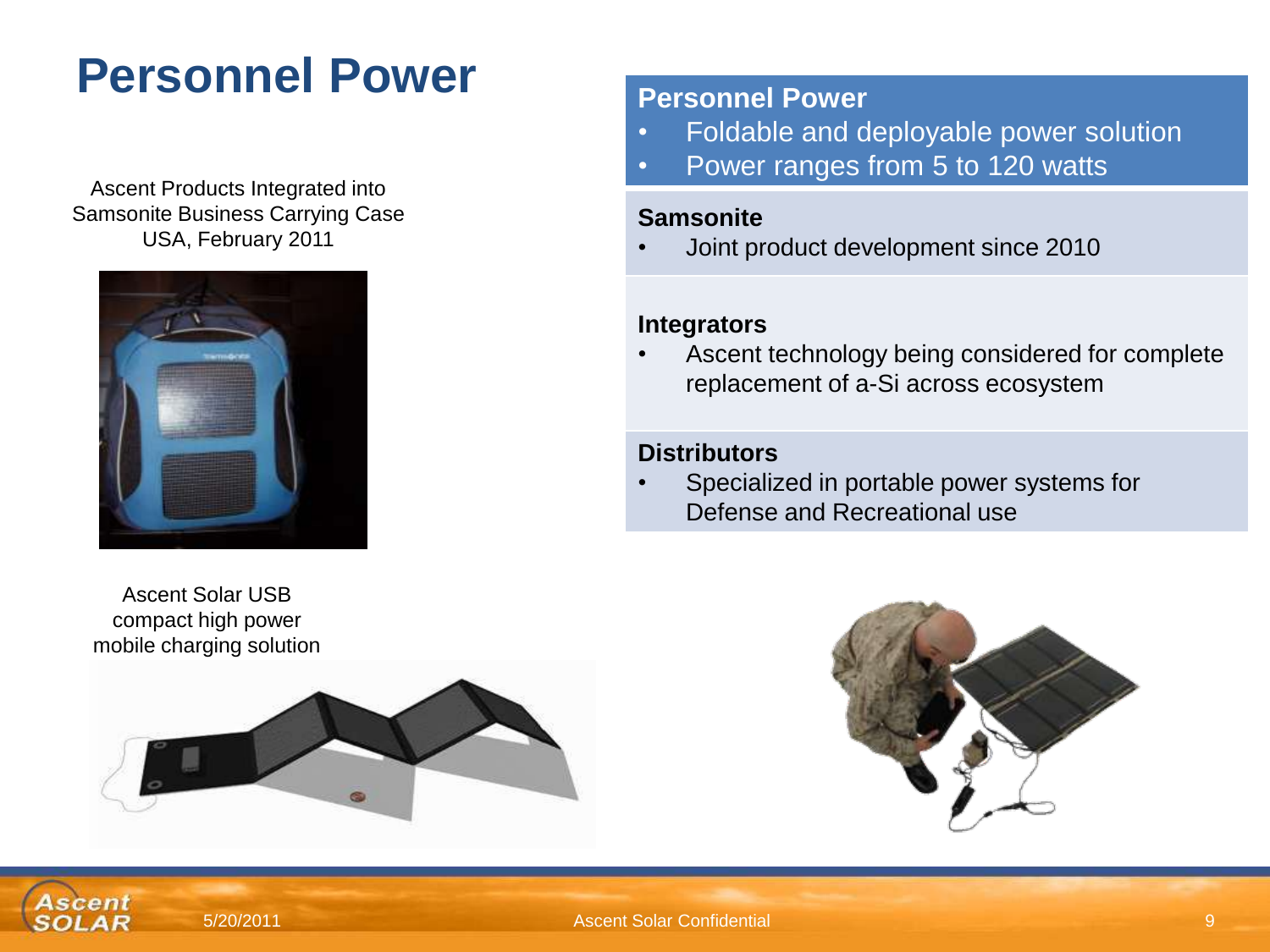# **Possible future applications**

### PV integrated into composites





### PV integrated into vessels

Ascent SOLAR



PV integrated into vehicles